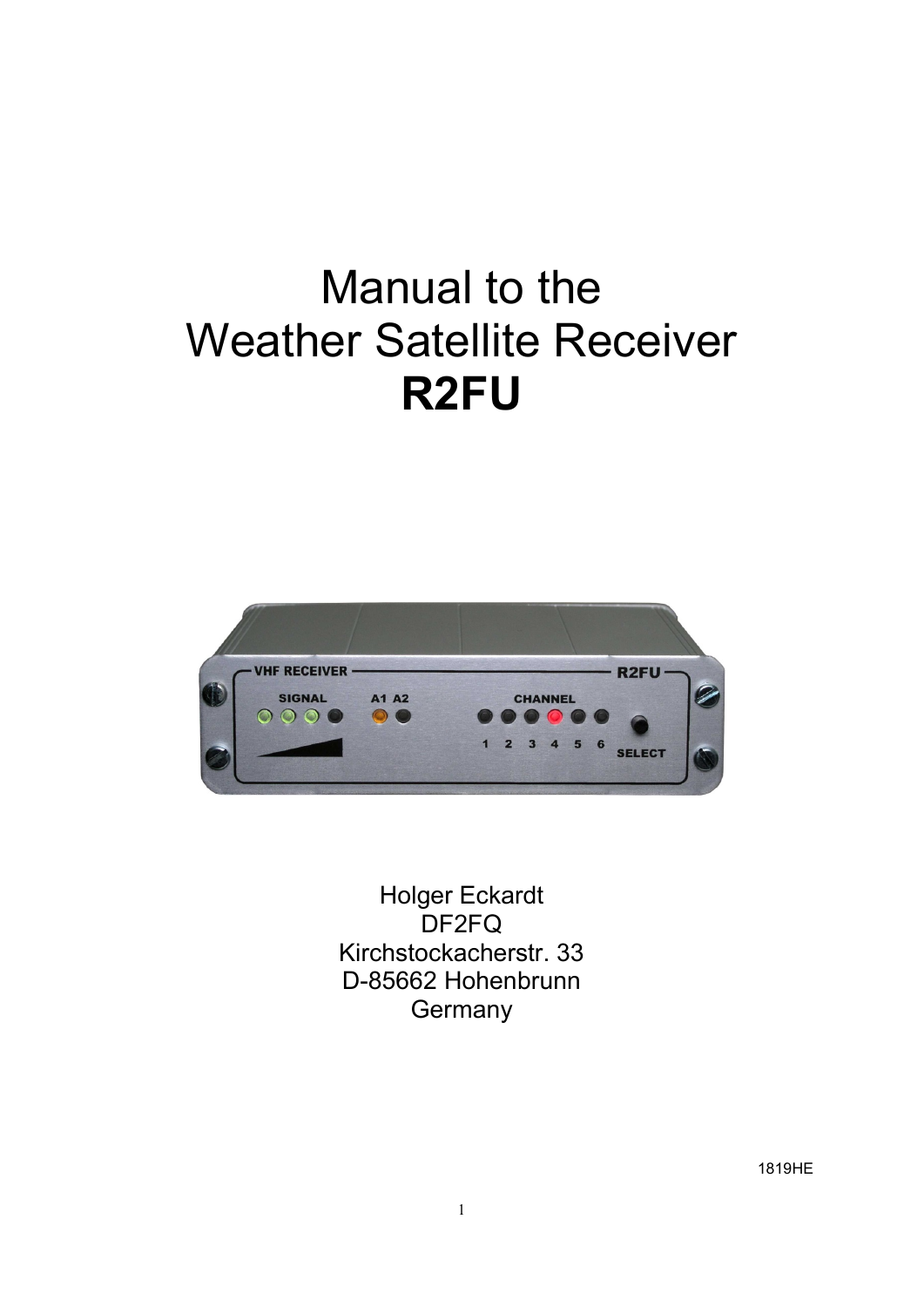#### Read the manual carefully before using the receiver.

# 1. Introduction

With the R2FU you get a receiver which is designed for the reception of polar orbiting weather satellites which transmit in the 137MHz band, mainly those of the American NOAA series. In addition it is possible with a suitable converter to receive the geostationary satellites like Meteosat which transmits on 1.7GHz (note: European Meteosat quit its WEFAX transmissions, however in America and Pacific area the GOES satellites are still active).

Matched IF filters and a highly linear demodulator provide optimal image quality, even with weak signals. Thanks to the excellent receiver noise figure an additional pre-amplifier is not necessary in most cases.

Thanks to the scan mode it is easy to find the satellites even without satellite tracking software.

An AFC circuit compensates for the Doppler frequency shift of the satellite.

A novel feature which no other low-cost sat-receiver is providing yet, is the ability to use two antennas simultaneously in diversity mode. This gives images virtually without any signal dropout during the pass even with simple antenna configurations.

The R2FU is an improved version of the R2FX. Main difference is the USB 2.0 interface that became necessary since most modern PCs don't have a serial interface any more.

Above that the receiver comprises a highly selective crystal IF filter and an improved RF fronted which was taken from the much more expensive R2ZX. This provides a much better ability to receive the satellite signals in presence of strong signals in the same band. The feature is in particular useful in countries like UK where pager services operate close to the satellite frequencies.

#### 2. Safety precautions

The receiver complies to the national and European requirements for electromagnetic compatibility. The reception of weather transmissions is free for everybody in most countries.

Technical modifications of the receiver by the user invalidates the guarantee. There is no liability for damage caused to the receiver which is due to disregarding the contents of this manual. Also there is no liability for incidental or indirect damages arising from that.

The receiver should be powered only by the USB interface of the PC or with a well filtered 5 VoltDC voltage from a USB power supply. Voltages which exceed this value can damage the device. See chapter 9 for further information about suitable power supplies.

# 3. Included items

- 2m-receiver R2FU
- 3.5mm connector cable
- Mini-USB interface cable
- User Manual
- CD-ROM with configuration software for the R2FU and freeware versions of common image decoder software.

#### 4. Preparing for use

Connect the R2FU to the USB interface of a PC. The receiver does not have an on-off switch. It starts immediately when it is powered. First all LEDS on the front panel light up. After one second at least a red and a yellow LED remain lit.

If you have a Windows PC and if there is already a FTDI driver installed the receiver is ready to use. Otherwise there will be a message from the OS "new hardware found". Insert the R2FU CD-ROM and install the driver from there.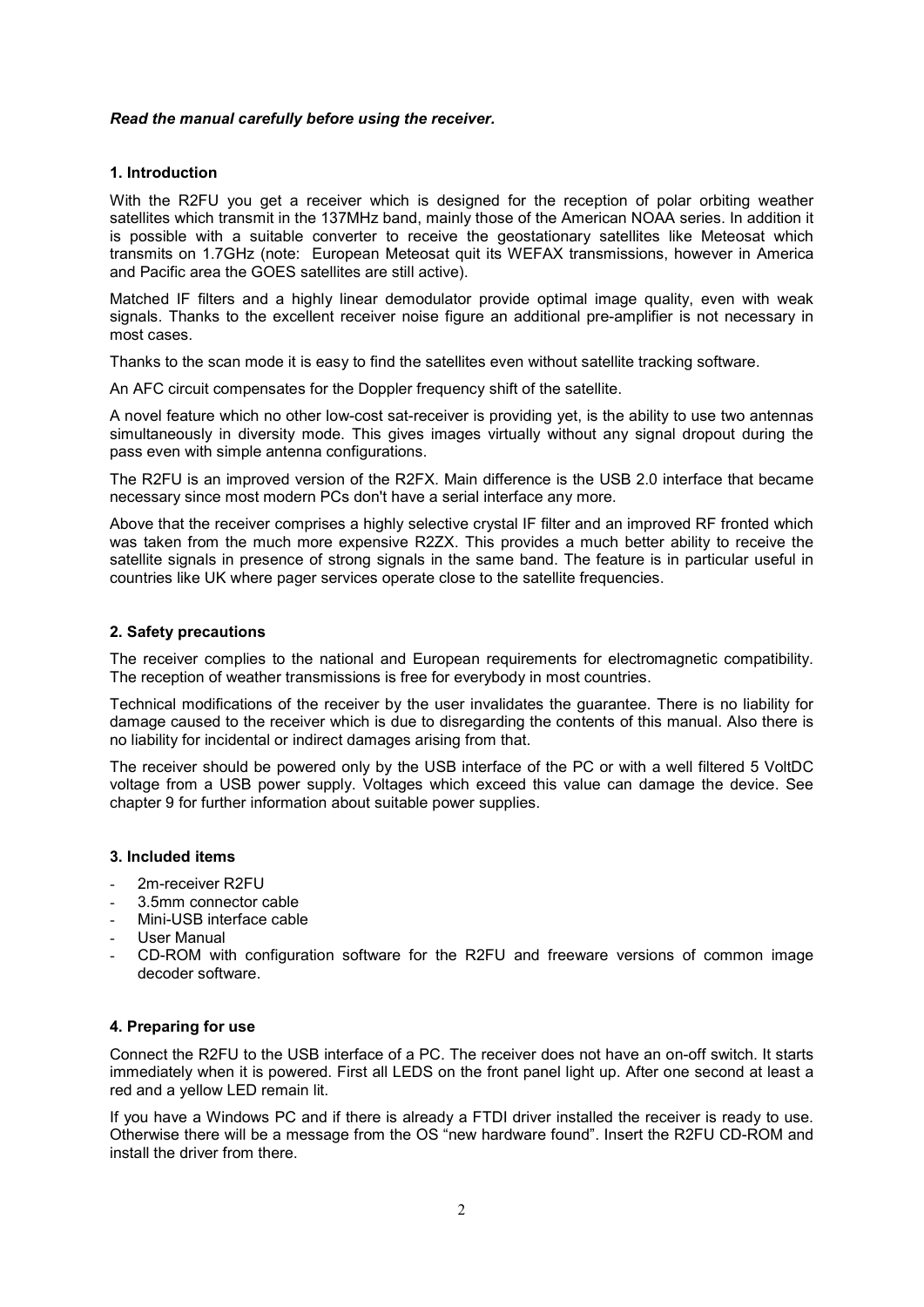The receiver needs the USB interface only for configuration. For pure satellite reception a USB mains adapter like those which are commonly used for mobile telephone charger is sufficient.

# 5. Operation with a PC

The receiver provides an adjustable audio signal of up to  $1V_{\text{PP}}$ . To get an image out of this signal it must be processed. In general this is done by the PC.

Connect the 3.5mm connector of the receiver to the line input of the sound card. You can use mono or stereo connectors. In the latter case the signal comes out only at the centre pin (right channel). The sound card of the PC in most cases has the same connector so that a one-to-one cable fits best.

Some Notebook or Netbook-PCs have only a microphone input rather than a line input. In that case the output voltage of the receiver in the default configuration is too high. Use the R2FConfig tool (see chapter 11) to reduce the level to an appropriate value.

You can check if there is a signal at the output if you plug a headphone in the AF socket. If no satellite is in range you will hear random noise. A satellite becomes noticeable by a rhythmic chirp. You can find audio samples of the satellite signals on the CD-ROM.

Meanwhile there are plenty of public domain and shareware programs available which supports APT reception. See the appendix for more information.

#### 6. Connecting to an antenna

The receiver has two 50 $\Omega$  BNC connectors for the antenna. Since the satellites are working in the 2mband in general all 2m-antennas are suitable. The satellites are in 600 – 800km orbits above the Earth and provide reasonably strong signals. This means that you will not need a directional antenna. The best solution is an omni-directional antenna. This makes antenna tracking superfluous.

However due to multipath propagation of the satellite signals (e.g. due to reflections from walls or ground) there are often signal drop-outs which you can see as noisy stripes on the picture. With the diversity circuit the receiver automatically selects that antenna which provides the better signal quality. So if you connect two antennas e.g. a vertical and a horizontal dipole it is very likely that you will not get any signal drop-out during the whole pass. The two LEDs marked with A1 and A2 indicate which of the antennas is currently in use. This mode is called diversity operation. In factory default it is disabled (see chapter 11).

You should pay attention to the feed line of the antenna. The cable should not be too thin or too long. For distances up to 20m R58 is fine. Up to 60m RG213 can be used. For longer distances an additional pre-amplifier directly mounted at the antenna may be necessary. DC supply of a remote preamplifier is supported by the receiver (see chapter 10).

#### 7. How to select the frequency

The receiver includes 6 memory channels. Channels 1 to 5 are pre-programmed with the currently used satellite frequencies. Channel 6 was provided for operation with 1.6GHz converters for geostationary satellites which mostly are not operational any more today. However there are other interesting satellites on the 137MHz band which could be stored here. Please see the table for the channel allocation.

- Channel 1: 137,100 MHz NOAA18
- Channel 2: 137,400 MHz Okean, SICH1M
- Channel 3: 137,500 MHz NOAA12, NOAA15
- Channel 4: 137,620 MHz NOAA17
- Channel 5: 137,9125 MHz NOAA19\*
- Channel 6: 134,000 MHz (WEFAX down-converter)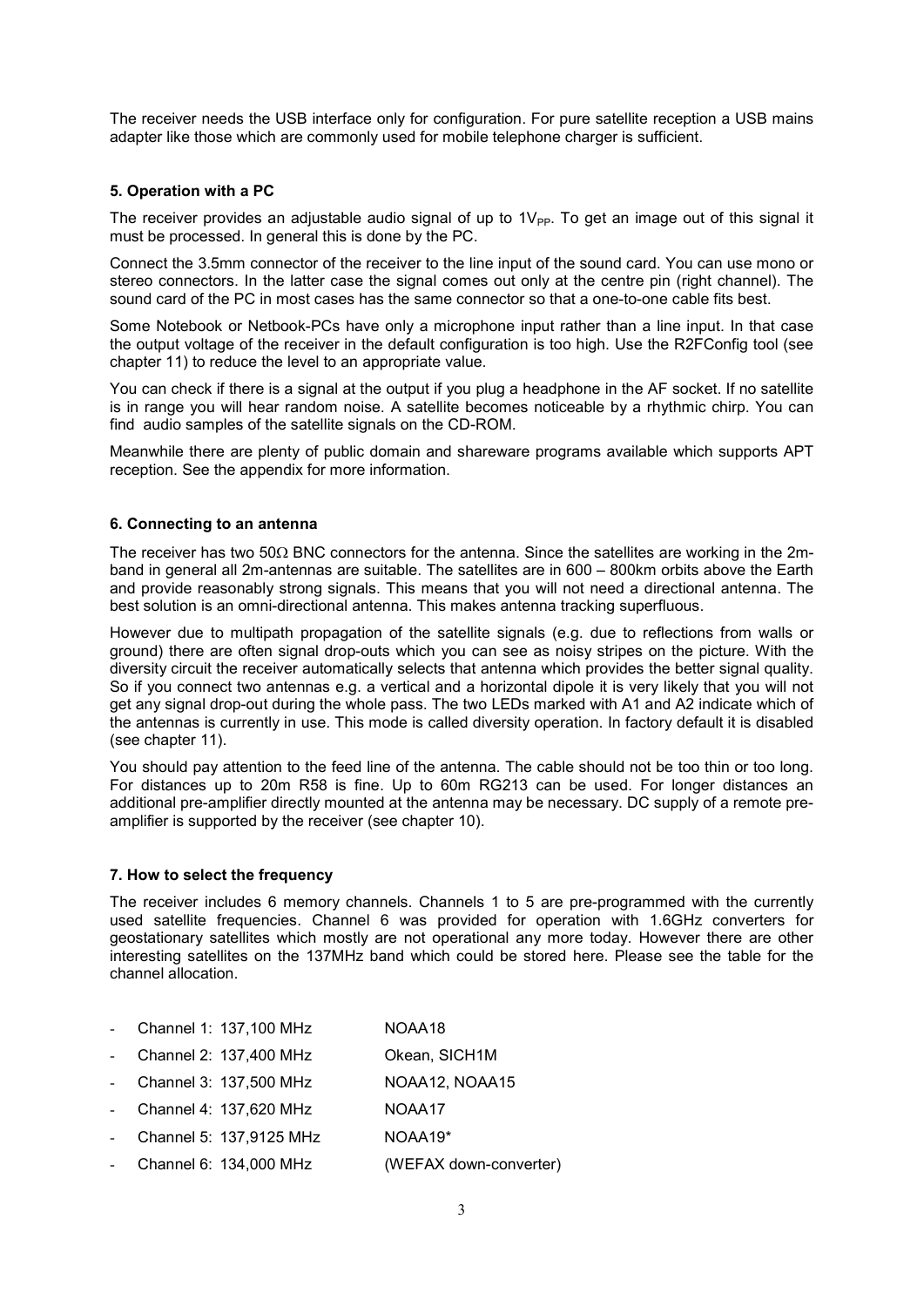\* The NOAA19 channel on 137.9125MHz does not fit into the 10kHz channel spacing of the receiver. This is not a problem though since the AFC (Automatic Frequency Control) has a tuning range of ±7.5kHz. You simply tune the receiver on 137.910MHz and the AFC easily cares for the 2.5kHz offset.

By pressing the key labelled **SELECT** you can proceed cyclically from one channel to the next. For each channel there is a corresponding LED on the front panel.

Holding the switch down for more than 2 seconds sets the receiver into scan mode. Only channels 1 to 5 are scanned. If there is a sufficiently strong signal the receiver will lock onto that channel. If the signal vanishes the scan mode is resumed after a latency time of 5 seconds.

In particular in urban areas it can sometimes happen that there is a noise level that exceeds the scan threshold. This will cause the receiver to stick on the disturbed channel. Therefore it is possible to adjust the threshold level to an appropriate value (see chapters 10 and 11).

Pressing the key again for a short time stops the scan mode.

Some satellite decoder software controls the receiving frequency of the R2FU. As soon as a frequency adjust command is issued by the PC the red channel LEDs go off.

#### 8. Displaying the signal strength

On the front panel you will see four green LEDs which indicate the level of the received signal. The table below shows the relationship between RF input power and the numbers of active LEDs. As soon as the first LED is on the signal strength is sufficient for most decoders to provide a good picture quality. With the second LED on the pictures will be almost free of noise.

| -120 dBm<br>$0,22\mu V$<br>1<br>$0,71\mu V$<br>2<br>$-110$ dBm<br>3<br>$-100$ dBm<br>$2,2\mu V$<br>$7,1 \mu V$<br>-90 dBm<br>4 | LEDs | RF input power | RF input voltage |
|--------------------------------------------------------------------------------------------------------------------------------|------|----------------|------------------|
|                                                                                                                                |      |                |                  |
|                                                                                                                                |      |                |                  |
|                                                                                                                                |      |                |                  |
|                                                                                                                                |      |                |                  |

You can read the effective RSSI value with 7 bits resolution from the interface (see chapters 10 and 11). The RSSI value is directly proportional to the logarithm of the input level over a dynamic range of about 60dB.

#### 9. Power supply

Typically the receiver is supplied through the USB interface of the PC. The receiver has a current consumption of about 70mA. To save power sometimes you may want to track the satellites without having the PC running. In that case you can use a 5 Volts USB power supply or even four AA batteries at the USB port and a solid state audio recorder connected to the AF output.

#### 10. Pre-amplifier supply

If you want to use a pre-amplifier with the receiver you can supply it through the coax cable connected to antenna port 1. The supply must be activated by a command via the USB interface. Then the 5V will be active to this port. The current is limited by a 500mA fuse.

Please notice that the commonly used pre-amplifiers that need 12V will not work. A 5 Volts compliant pre-amplifier is necessary. An appropriate device is available from the supplier of the receiver.

#### 11. Remote control

The USB interface allows users to control a number of functions of the receiver. You can re-program the memory channels, control the receive frequency or read an RSSI value. On the CD-ROM which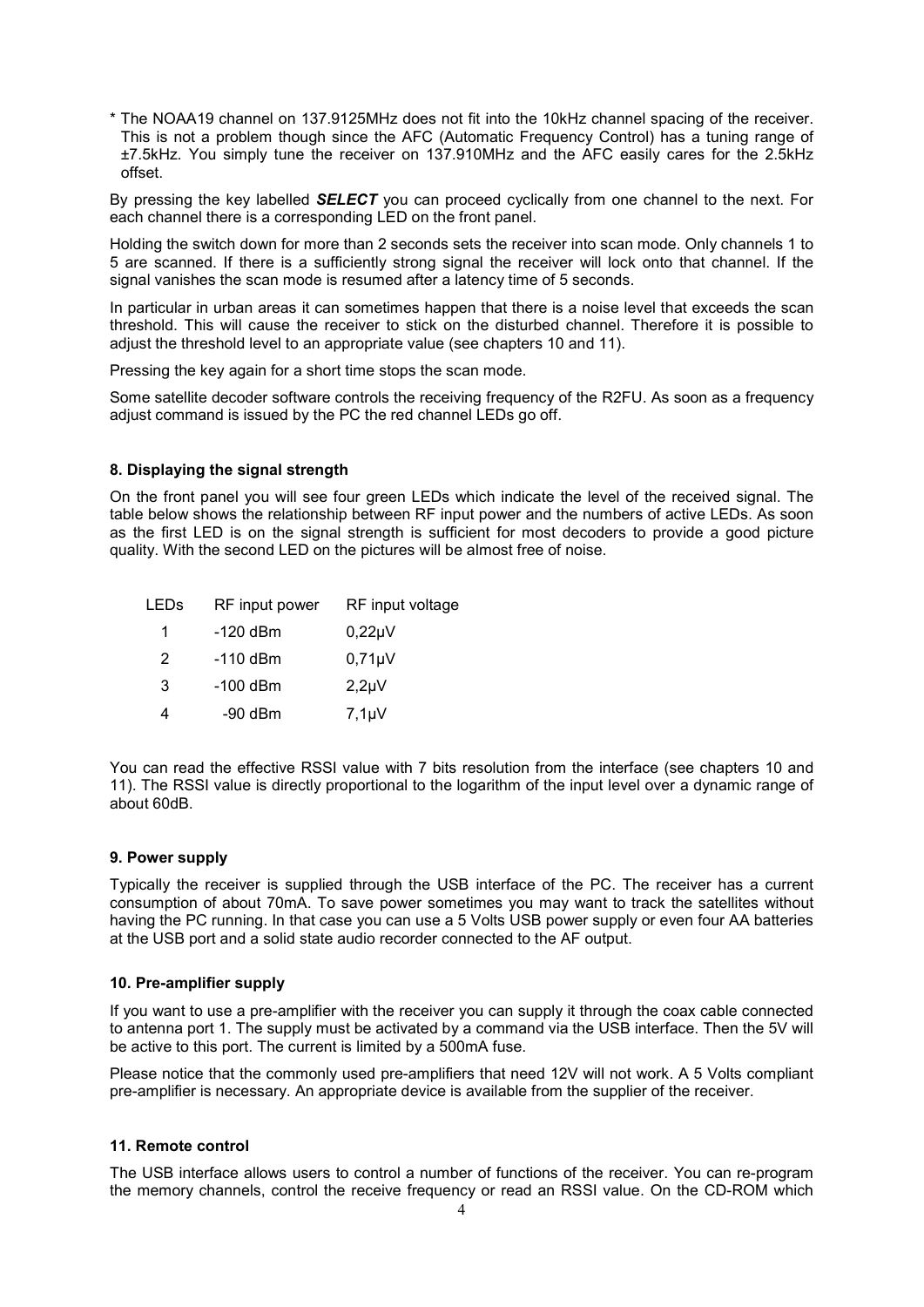comes with the R2FU there is software "R2FConfig" for the communication with the receiver. See the next chapter for a detailed description.

If you want to use the functions on non-Windows systems or from other applications there follows a detailed programming guide below. Since the communication is performed through a virtual COM port you can use the commands with any terminal software that communicates over the serial interface like Hyperterm which comes with Microsoft Windows.

The (virtual) baud rate is 1200 bps, 8 data bits, 1 or 2 stop bit, no parity, no flow control. Each character you type on the keyboard will be echoed. The commands comprise a single character only or with the addition of one or two parameters. Editing the entries e.g. with backspace is not possible. If you make a typo just press RETURN and start again. All entries are stored and will remain after switching the receiver off.

#### **Syntax**

Cxyyy With this sequence you store a new frequency. C is the character C on the keyboard (ASCII code 43h or 63h). x is the channel number and runs from 0 to 6. The numbers 1 to 6 correspond to the memory channels 1 to 6. Entering a frequency on the virtual channel 0 causes the receiver to jump to that frequency immediately without saving it to any memory location. This is a way to make a fast programmed scan from the PC (e.g. the WxtoImg software uses this command). When a C0yyy frequency is entered the channels LEDs will be switched off.

yyy is the 3-digit frequency value starting with the 1MHz digit and having 10kHz resolution. I.e. 750 means 137.500MHz or 791 is the code for 137.910 MHz. 999 is the highest value and sets the receiver to 139,990MHz. The lower limit is 400 which means 134.000 MHz.

- Dx The command D controls the antenna diversity mode. If x is 0 it is off, with 1 it is on. In delivery condition the antenna diversity is off.
- $H$  All who operate the receiver "by hand" from a terminal software get a short help text with  $H$ .
- Lxx This is the command to control the AF output level of the receiver. The value of xx ranges from 00 to 31 (leading zeros must be entered). The value corresponds approximately with the RMS voltage in 10mV steps. E.g. L02 is 20mV and is good for the MIC input of the sound card. L31 means 310mV (about  $1V_{pp}$ ) and is sufficient for almost every LINE input.
- M This command will respond with the frequency allocation table and some other parameters. The output is self-explanatory.
- **Px** With this command you can switch the supply voltage for an external pre-amplifier.  $x=1$  means on, x=0 means off. Only pre-amps can be used which work with 5 Volts.
- Q If the receiver is in diversity mode you will get the RSSI value for both antennas.
- $\mathbf R$  The receiver returns the current RSSI value. This value is a measure for the received signal strength. It ranges from 40 with no signal to an upper limit of approximately 130. The absolute value does not mean much, however the slope is well defined and is related accurately to the logarithm of the input power (see chapter 8).
- Sx S and a number of 1 to 6 sets the receiver to the corresponding memory channel.
- Txx With Txx the threshold value where the scanner stops is defined. xx is an integer number between 00 and 99 and corresponds to the value you get with the  $R$  command. Reasonable values are between 50 and 80. The initial value is 61. This function is useful if you operate the receiver in environments where RF noise exists which otherwise would cause the scanner to stop.
- $V$  After entry of  $V$  the receiver responds with the version number of the firmware and the series number of the particular unit.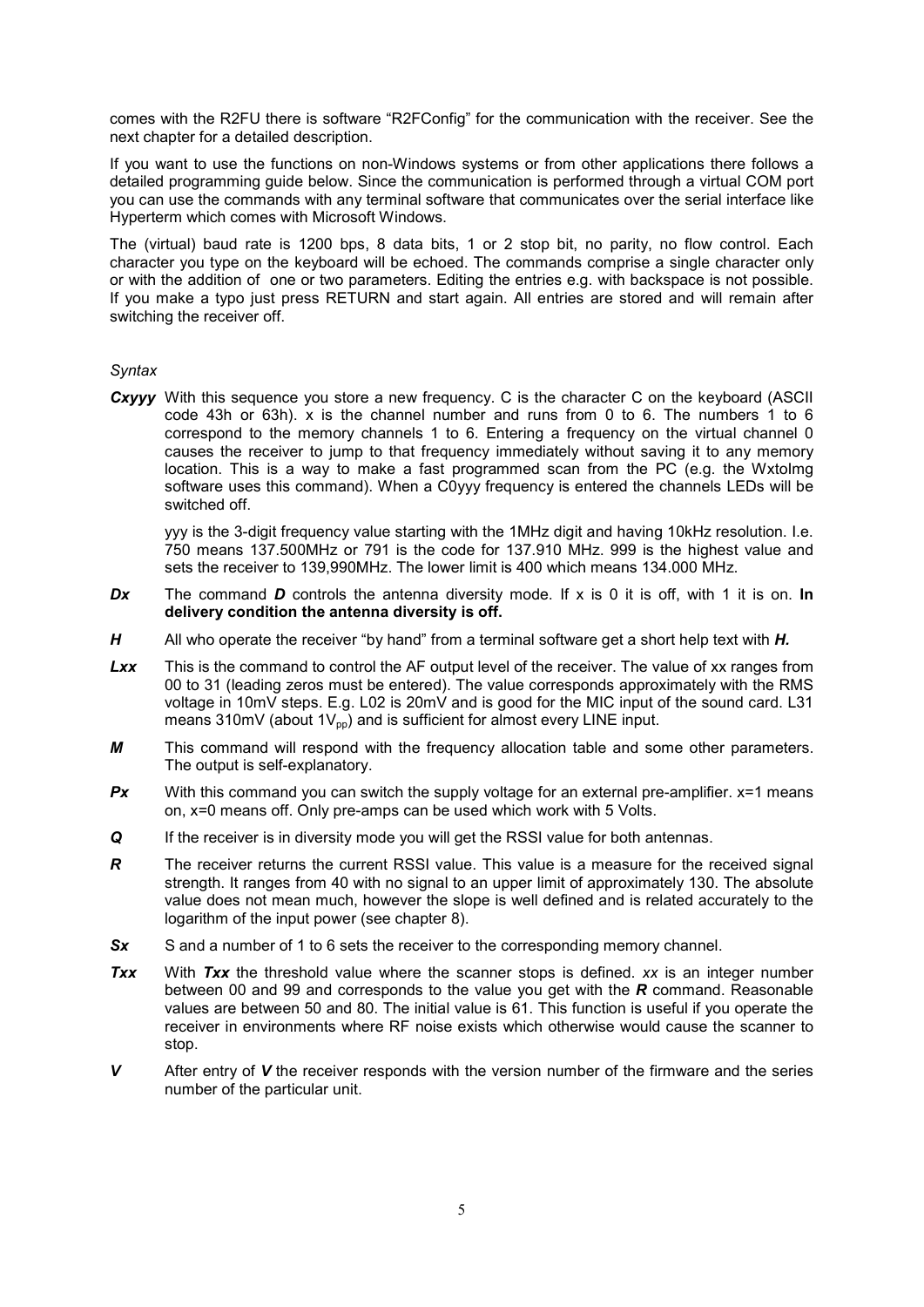#### 11. R2FX-Config

The software "R2FConfig" reads and programs the parameter memory of the receiver. It works with all Windows versions from Win98 to Windows 7. No installation is necessary. Copy the program in any folder you want or just start it even from CD.

| R2F Configurator V2.0                                                                                  |                                                                                                                      |                                                                                                            |
|--------------------------------------------------------------------------------------------------------|----------------------------------------------------------------------------------------------------------------------|------------------------------------------------------------------------------------------------------------|
| Channel 1<br>Channel 2<br>Channel 3<br>Channel 4<br>Channel 5<br>Channel 6<br>Threshold<br><b>RSSI</b> | 137.100 MHz<br>137.400 MHz<br>137.500 MHz<br>137.620 MHz<br>137.910 MHz<br>134.000 MHz<br>60<br>43<br>$\nabla$ Trace | <b>LOAD</b><br><b>STORE</b><br>QUIT<br><b>COM22</b><br>31<br>Audio level<br><b>LNA</b> supply<br>Diversity |
| R2FX, firmware version 2.01                                                                            | 01-1252                                                                                                              |                                                                                                            |

# **Operation**

On the picture above you see the program window. The lower half with the RSSI curve is off at the start. After starting first click into the selector window on the right and choose the COM port to which the receiver is connected. Unfortunately Windows often comes up with new numbers for the same unit so that you probably have to try a little bit if you have a number of choices. Of course the receiver must be connected to the PC.

Click the LOAD button to download the current parameters from the receiver. After a second you see the programmed frequencies in the windows "Channel 1" to "Channel 6". The "Threshold" window shows the RSSI value above which the receiver stops scanning. The window below displays the current RSSI value (Radio Signal Strength Indicator). This is a relative measure of the receiver input level. The status line at the bottom of the window shows the firmware version of the receiver.

The window "Audio level" and the checkbox "Diversity" appears only with receiver firmware versions of 1.9 and above. With this version you can control these parameters by software. The range of the audio level is between 0 and 31 and corresponds to the output voltage in 10mV steps (e.g. 31 = 310mV<sub>RMS</sub>).

If the Diversity box is checked the antenna diversity mode is active.

From firmware version 2.0 on, there is the checkbox LNA supply. If it is checked there is 5 Volts DC on antenna port 1 to supply external pre-amplifiers.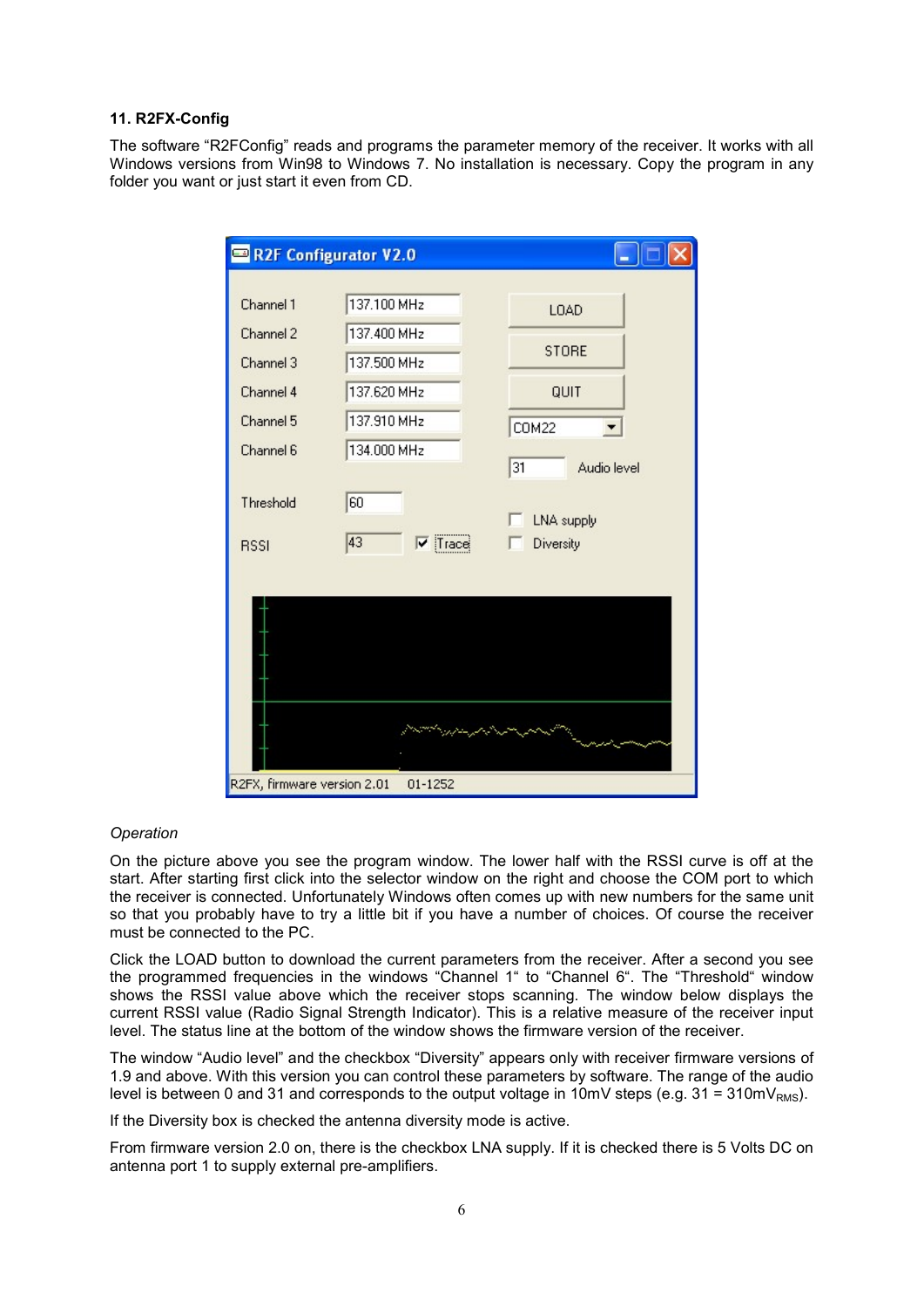You can modify all values except that of RSSI. That means, you can enter the value in the particular window. Valid frequencies are 134.000 to 139.990 MHz in 10kHz steps and threshold numbers from 0 to 99. By clicking the STORE button the values will be transferred into the receiver memory. This can take a couple of seconds.

If you click the "Trace" checkbox the RSSI value continuously updates once a second. Another windows open where you see a RSSI diagram over a time of 5 minutes. This is useful to monitor the signal strength of a satellite pass or to see if there is any interference on the channel. The horizontal green line is the scan threshold.

#### 12. RESET

If you want the receiver to restore all settings to the initial delivery values you must switch on the device while pressing the *SELECT*-button. Keep the key pressed until the green lamps extinguish.

#### 13. First steps

Receiving weather satellites is not as easy as watching TV. If it does not work first time you will surely succeed with some patience. Currently there are 4 satellites which you can hear regularly: NOAA15, NOAA17, NOAA18 and NOAA19.

The satellites do not process the images in any way. They just show that what they see below on the ground. All orbits cross the poles. While the earth rotates below they scan the surface trace by trace. Each satellite sees each point on the earth twice every day. Since the previous and the following segment of the traces are overlapping this means for an observer on the ground that he can receive at least six passes of each satellite per day.

In average one revolution of a satellite takes 100 minutes from which you can receive it at most for 16 minutes. Seen from Middle Europe the image covers an area from North Africa to Iceland. NOAA15 and 19 appear in the morning and in the evening whereas NOAA 17 and 18 are visible around noon and midnight.

Good passes are those where the elevation is high so that the signal is strong and the visible area is large. In particular in winter the morning and evening passes fall partly into darkness as do the midnight passes. This means that in winter the good passes become rare, from 24 possible you get good pictures perhaps from 4. In summer however there are plenty of good pictures.

For initial testing you can put the receiver into scan mode for a couple of hours. The chance is very high that you will receive one or more more passes from a NOAA satellite. If you are not sure if the signal you receive is a satellite you can connect a stereo headphone to the audio connector of the receiver, set the level to 31 and listen for the signal. The satellites send a rhythmical chirp. You can compare it with the WAV files in the sample folder of the CD-ROM.

The best way to collect good passes is to use some software for satellite contact prediction. You find plenty of them on the internet. Also WxtoImg on the R2FX CD-ROM provides a very simple prediction routine. It is important that you use current Kepler elements. Kepler parameters are the orbit data of the satellites and should be updated at least every 4 weeks. Many programs update automatically from the internet. You will find the data also at www.space-track.org.

#### 14. Technical data

Channel spacing 10kHz IF bandwidth 30kHz Distortion at 1kHz AF  $AFC$ -pulling range  $±7.5$ kHz Size 113x85x31mm

Frequency range 134 ... 138 MHz Number of channels total 6, 5 of them scanable Sensitivity 0,22µV at 20dB S/S+N (SINAD/CCITT) AF output voltage  $10 - 300$ mV<sub>rms</sub>, adjustable<br>Distortion at 1kHz AF  $\leq 1\%$ Supply voltage 5V, 100mA max. (from the PC or an USB power supply)